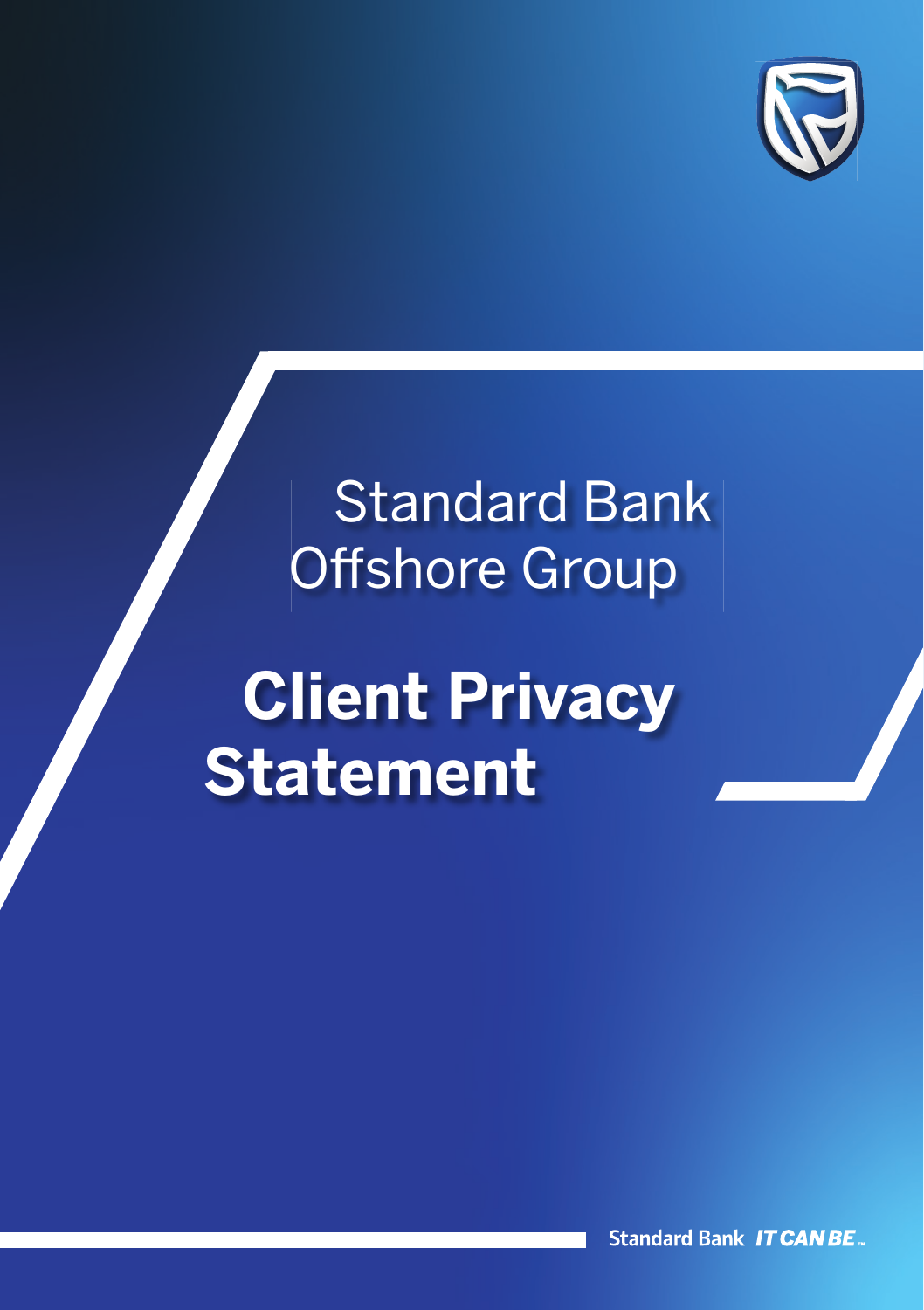This document explains our privacy principles and how we apply them. It will be posted on www.international.standardbank.com

#### Privacy Statement

Your privacy is important to us and we know that you are concerned about how we use your personal data. Standard Bank Group Limited and its subsidiaries (Group, we, us, our) collects and processes your personal data according to the Privacy Statement (http://www.standardbank.com/pages/StandardBankGroup/ web/Privacy.html).

### **What this Privacy Statement covers and Contact Details**

This Privacy Statement applies to all clients (as defined below) ("you, your") of any company (a data controller) within the Standard Bank Offshore Group ("we, us, our").

"Standard Bank Offshore Group" is the collective term for a group of companies that are based in Jersey, the Isle of Man and Mauritius, and which are ultimately jointly owned by Standard Bank Group Limited and Standard Bank Group International Limited. Details of the companies that comprise the Standard Bank Offshore Group and their contact details can be found at the end of this statement.

The relevant Standard Bank Offshore Group data controller(s) in respect to your personal data will, unless otherwise stated, always be the Standard Bank Offshore Group company(ies) with whom you:

- a) have made an enquiry as regards the provision of one of our products and/or services but whose products and/or services you have not yet formally applied for; and/or
- b) are presently applying to for the provision of one of our products and/or services; and/or
- c) already have a formal written contract (either a letter of engagement, and/or terms and conditions, and/or a written agreement, and/or any other legally binding documentation) for that Standard Bank Offshore Group company(ies) to provide you personally with the products and/or services you require; or
- d) if you do not have a formal written contract but are associated or connected (for example, as an ultimate beneficial owner, in some managerial capacity, or a protector of a trust), to a customer or non-natural customer or potential customer (for example, a trust, company, foundation or other non-natural customer) of a Standard Bank Offshore Group company(ies) then the Standard Bank Offshore Group data controller(s) in respect to your personal data will be the Standard Bank Offshore Group company(ies) which that customer or non-natural customer has either enquired of, and/or applied to, and/or has a formal written contract with (either a letter of engagement, and/or terms and conditions, and/or a written agreement of some description and/or any other legally binding documentation).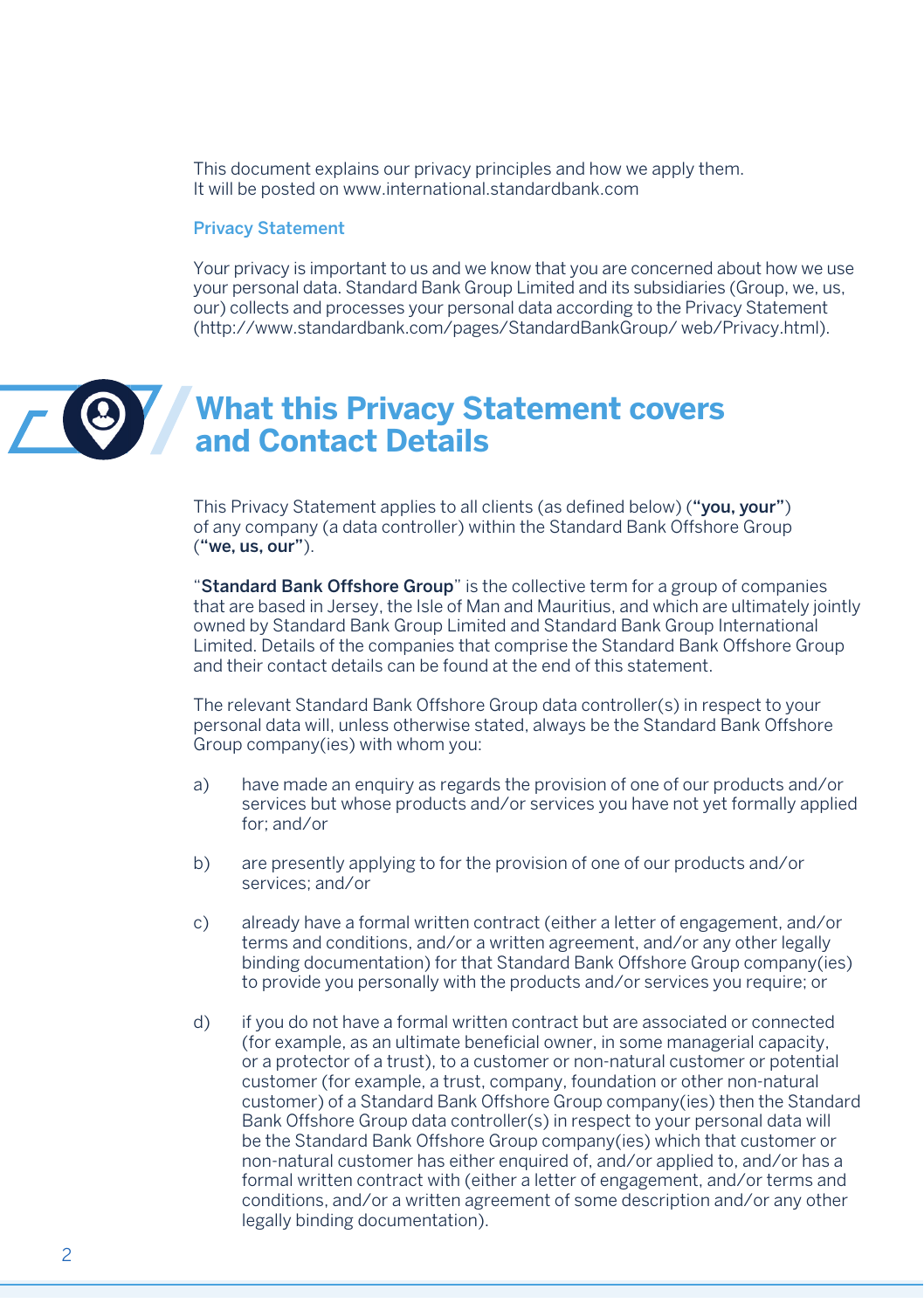For the purposes of this Privacy Statement "client" is to be given its widest possible interpretation and includes, but is not limited to, any natural person being a past, present or prospective client or customer of a Standard Bank Offshore Group company for the provision of products and/or services. Client also includes any natural person associated with or connected to a non-natural past, present or prospective customer of a Standard Bank Offshore Group company and whose personal data that Standard Bank Offshore Group company collects and uses as a result of this association or connection. Client therefore includes any natural person associated with or connected to a trust, company, foundation, or any other legal or non-legal entity, structure or body to whom a Standard Bank Offshore Group company provides a product and/or service (for example, a human director, shareholder, account signatory, trustee, protector and beneficiary).

The Standard Bank Offshore Group's appointed representative in the European Union for data protection purposes can be contacted at: EURepresentative@standardbank.com

The Standard Bank Offshore Group's appointed Data Protection Officer ("DPO") can be contacted on the below details:

#### Jersey:

Data Protection Officer Standard Bank Jersey Limited 47–49 La Motte Street St. Helier **Jersey** JE2 4SZ Telephone: +44 (0)1534 881188 Email: JerseyDataProtection@standardbank.com

#### Isle of Man:

Data Protection Officer Standard Bank Isle of Man Limited One Circular Road Douglas Isle of Man IM1 1SB Telephone: +44 (0)1624 643647 Email: IOMDataProtection@standardbank.com

#### Mauritius:

Data Protection Officer Standard Bank Trust Company Mauritius Limited Level 9, Tower B 1 Cyber City, Ebene, Mauritius, 72201 Telephone: +230 402 6009 Email: MauritiusDataProtection@standardbank.com

Regardless of which Standard Bank Offshore Group company(ies) is/are your data controller(s) we treat the personal data we collect from you or about you through, for example, any application forms you may complete (electronically or in hard copy), our website(s), associated websites, mobile sites, mobile applications and other communication channels as private and confidential.

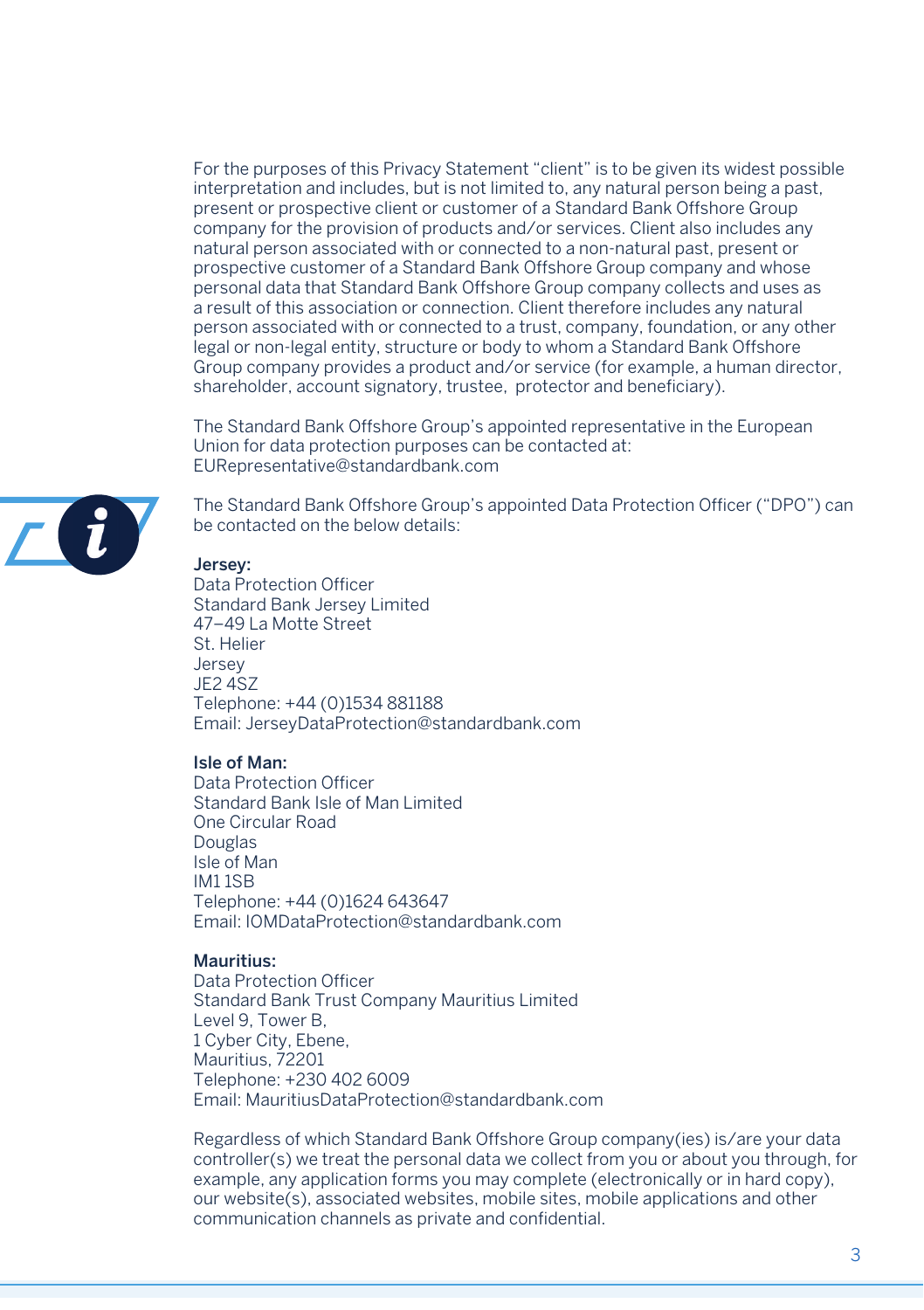

## **This Privacy Statement provides an overview of:**

- the type of personal data we collect and use:
- the purposes for which we use it (including whether you have an obligation to provide us with your personal data and any consequences of you not doing so);
- how we collect your personal data;
- where we keep your personal data;
- how we keep your personal data secure;
- who we disclose your personal data to and where those recipients are in countries outside of those of the Standard Bank Offshore Group how we safeguard those arrangements;
- how long we keep your personal data for;
- your rights in respect to your personal data and how you can exercise those rights; and
- whether your personal data is subjected to any automated decision-making. including profiling, and information about the logic, the significance and envisaged consequences of that decision making for you.



### **What is personal data, and what personal data do we collect, have or compile about you?**

Personal data is information which identifies an individual person or from which an individual person is identifiable.

Depending on the nature and means of your enquiry and/or the product/service sought or provided then we will typically collect and use:

- your contact information: your name (and any previous names); your home and/ or business address(es); your telephone number(s); email address(es); and any other contact information we reasonably require;
- other personal data about you: your identity and/or passport documentation; proof of address documentation; source of wealth information; bank account, financial and tax information; transactional information on your accounts/ dealings; your marital status; your gender; date and place of birth; your occupation and income including employment history; your dependants; your signature; photographs or other visual images of you such as CCTV footage; shareholder information such as number of shares and structure of shareholding; telephone conversations with our staff; and information you provide for secure passwords;
- certain "special category/sensitive personal data", by which we mean information relating to political opinions/exposure you or those closely related/ associated to you may have, trade union memberships held, criminal behaviour, and, in certain cases, ethnicity and health and disability related information; and
- certain other personal data about you as collected by our cookies when you visit our web pages (see further explanation below and the cookies pop-up we use when you visit our applicable websites).

The personal data mentioned above is an indicative list only and not exhaustive.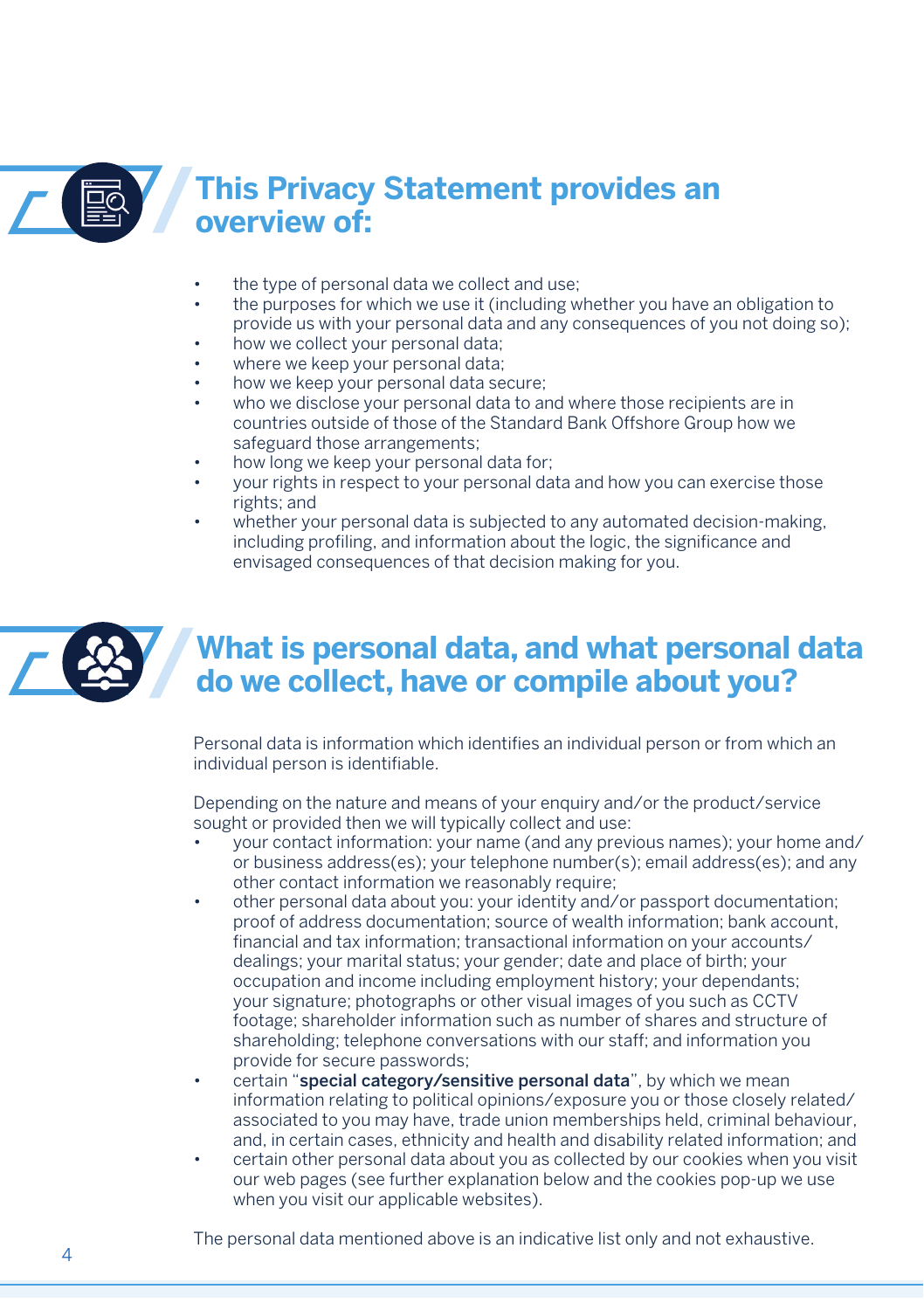

## **Why we use your personal data?**

As a client of a Standard Bank Offshore Group company, we collect and use and share your personal data primarily:

- 1. to ensure we comply with any applicable anti-money laundering or other relevant laws (for example, investment, banking, trust and corporate services and/or tax reporting laws) that we are subject to; and
- 2. where you are enquiring, or applying to become, or already are one of our existing personal clients, then as is necessary to provide you with requested products or services, or for the performance of, or to take steps on your behalf and at your request to enter you into, a contract that you are, or will be, party to with a relevant Standard Bank Offshore Group company or third party.

We therefore will need to gather and use your personal data when you require a bank account, a loan, a debit card, and any other banking, investment or fiduciary products or services from us.

Where we collect and use and share your personal data on the above legal bases then failing to provide the necessary personal data to us will result in our being unable to offer or supply you with the products and/or services you require.

Where our collecting and use of your personal data is not on the above legal bases then we will only collect and use and share your personal data:

- 3. if it is in your or another person's **vital interests** for us to do so (for example, in an emergency situation where harm may otherwise result); or
- 4. in some circumstances, where we seek your explicit consent to our collecting and/ or using and/or sharing your personal data. This may be for example where we believe you will be interested in hearing from other companies within the Standard Bank Group for the purposes of wealth management planning or from trusted third parties which supply complementary products/services. Where this is the case, we will fully inform you of what we plan on doing with the data and you will then have the opportunity to consent (and have the right to withdraw that consent at any time) or decline.
- 5. in circumstances where:
	- (a) the personal data is not sensitive/special category data; and
	- (b) we or a third party have a legitimate interest in processing it; and
	- (c) after considering your personal fundamental rights and freedoms we do not determine that our/the third party's legitimate interest is, on balance, overridden by your rights and freedoms; and
	- (d) in undertaking that balancing exercise we have taken into consideration your reasonable expectations as to what the data might be used for based upon your relationship with us.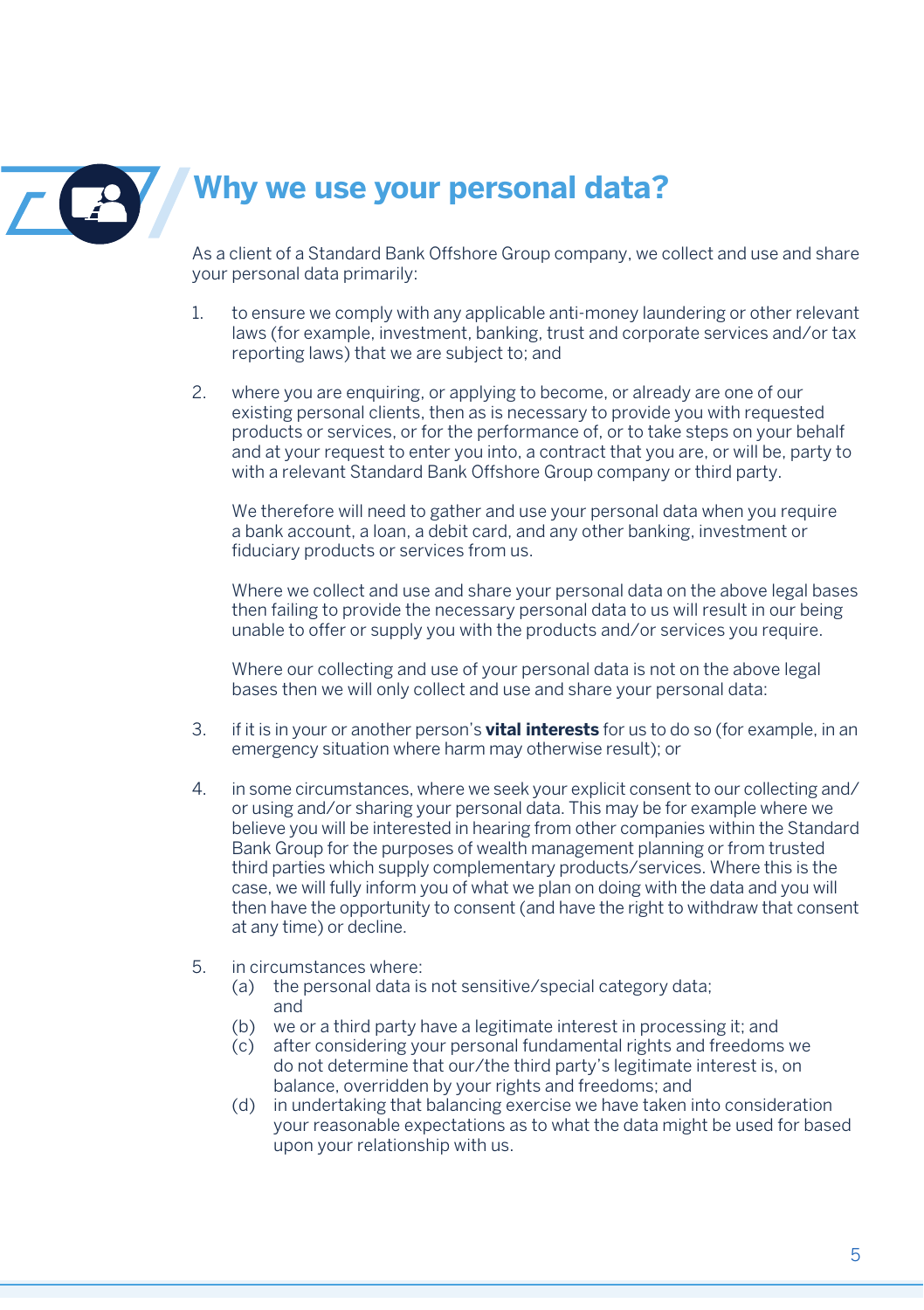We may rely on the **legitimate interests** basis to use and share your personal data for:

- i) communication/marketing purposes by the Standard Bank Offshore Group company of which you are a customer when you have not opted-out;
- ii) ensuring the protection of the interests and reputation of the Standard Bank Group of companies;
- iii) enabling our service providers to meet their legal and regulatory obligations where their services assist or enable us to perform our contract with you;
- iv) prevention and detection of crime, including fraud;<br>v) service/product provision and delivery including the
- service/product provision and delivery including the provision of administrative services by other entities within the Standard Bank Group of companies;
- vi) business intelligence/management information generation;
- vii) IT support services;
- viii) the safety of our clients, staff and the wider public; and
- ix) for handling enquiries, complaints and legal claims.

 in very rare cases, where the personal data is special category/sensitive data and our using it is necessary **to establish, exercise or defend a legal claim**.

For more specific information on who we share your personal data with please see "Who we disclose your personal data to and why."



### **Marketing by electronic means**

If we have previously communicated marketing information to you and you have not elected to unsubscribe or otherwise "opt out" from those communications, which you are entitled to do at any time, or if you are a new client, and you do not unsubscribe or "opt out" then we will contact you from time to time with such marketing information.

We will usually do this through telephone calls, email, messaging services, social media platforms or notify you on your mobile applications. If you have not already done so, you may select your preferred method of communication by contacting us.

You always have the right to opt-out of receiving these marketing communications at any time by following the instructions on the communication itself or through our customer service channels.

We will always seek your consent before sending any marketing or promotional materials to you about products and services from any of our other Group companies or from any third-party service provider.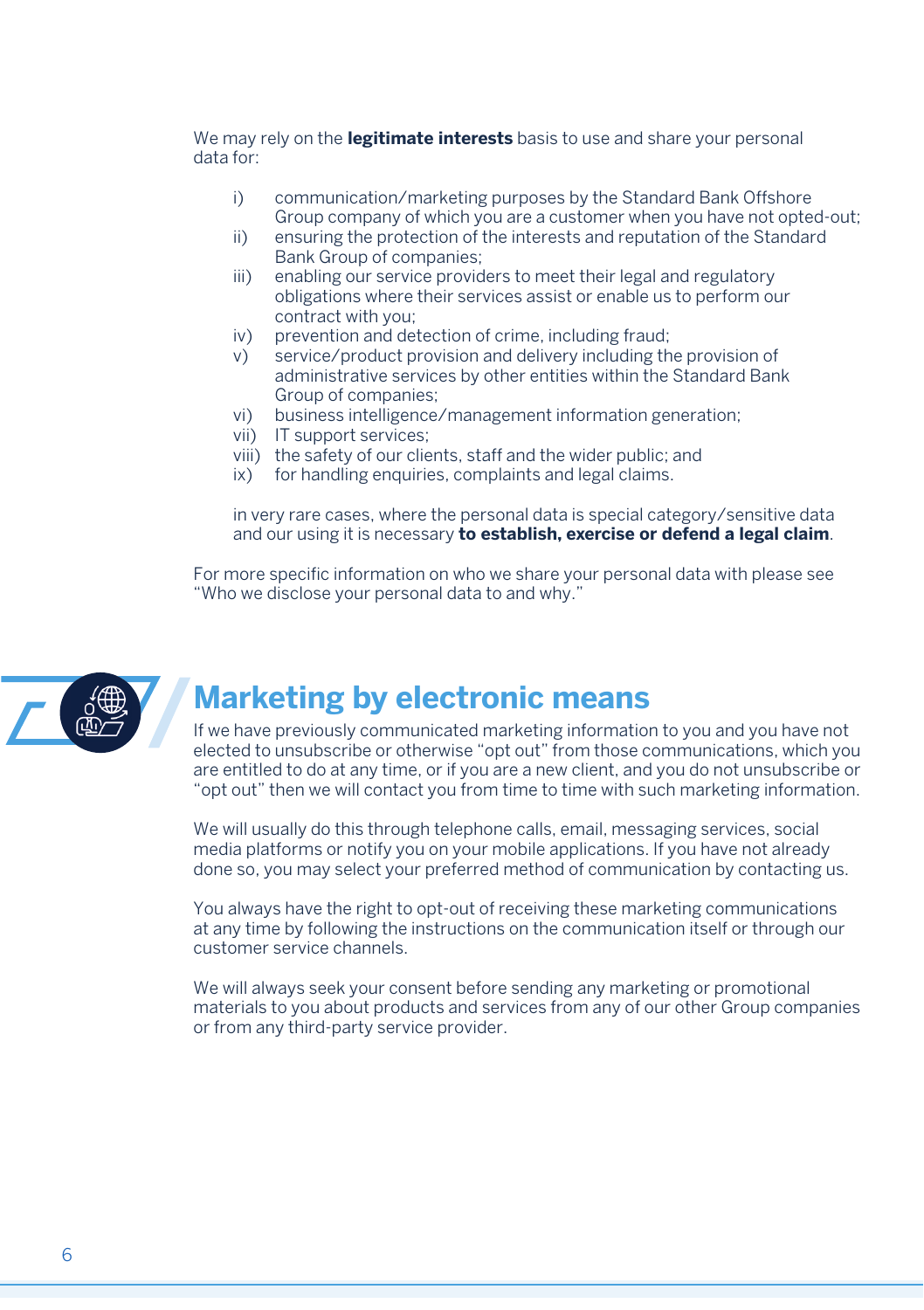

### **Our use of technology to follow your use of our websites**

While you are using our websites or mobile applications, we automatically process certain personal data. We use this information to find out which areas of our websites people visit most and to monitor the use of our websites. This helps us to add more value to our services. This information is gathered in such a way that we do not get personal data about any individual or their online behaviour on other websites.

#### Cookies

As you may already be aware from our website cookie pop-up messages, we use cookie technology on some of our websites. A cookie is a small text file that is saved on your Internet browser when you use our websites. The cookie is sent to our computer each time you visit our websites. Cookies make it easier for us to give you a better experience online. You can stop your browser from accepting cookies, but if you do, some parts of our websites or online services may not work. We recommend that you allow cookies.

#### Links to other websites

Our website, related websites and mobile applications may have links to or from other websites. Although we try to link only to websites that also have high privacy standards, we are not responsible for their security, privacy practices or content. We recommend that you always read the privacy and security statements on these websites.

#### Monitoring and/or recording of communications

We communicate with you through different methods and channels.

Where required by law or where we have considered it to be in our legitimate interests for the prevention and detection of crime, the safety of our clients, staff and the wider public, and for handling enquiries, complaints and legal claims, or training purposes, we may record and monitor our electronic communications with you, including our telephone conversations.

#### Social media

We operate and communicate updates through our designated channels, pages and accounts on some social media sites to inform, help and engage with our customers. We monitor and record comments and posts made about us on these channels so that we can improve our services.

The general public can access and read any information posted on these sites. We are not responsible for any information posted on those sites other than the information posted by our designated officials. We do not endorse the social media sites themselves, or any information posted on them by third parties or other users.

When you engage with us through social media your personal data may be processed by the site owner; this process is outside our control and may be in a country outside of the Isle of Man, Jersey and Mauritius that may have different privacy principles.

Social media sites are not appropriate forums to discuss our customers' products or financial arrangements. We will not ask you to share personal, account or security information on social media sites.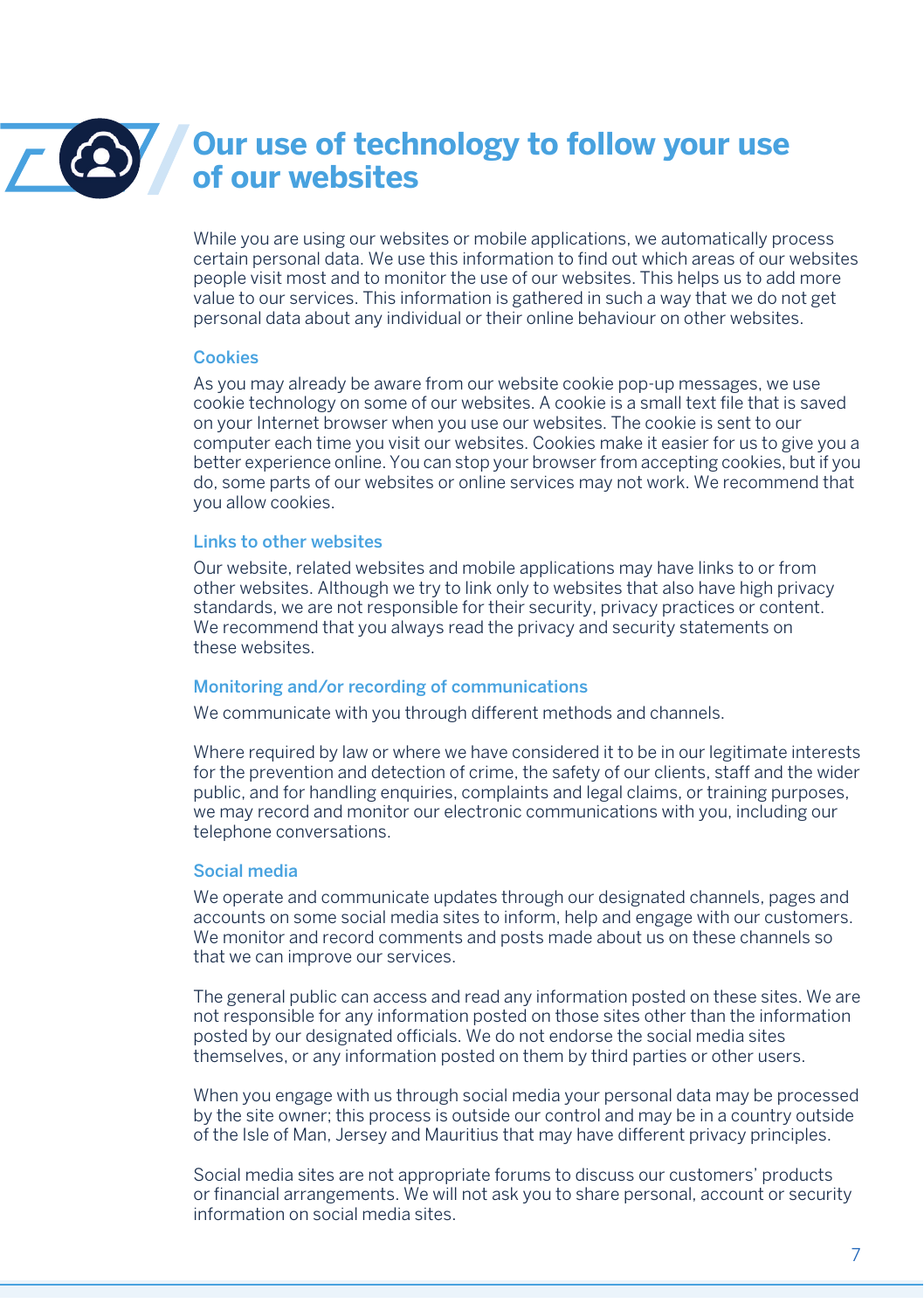We regularly update and monitor our social media accounts and welcome feedback and ideas sent to us through these channels. We try to join conversations whenever possible, but may not reply to all messages sent to official Standard Bank social media accounts.



# **How do we obtain your personal data?**

Most of the personal data we have about you is, or was, provided by you or by a customer or non-natural customer with which you are connected (such as an Independent Financial Adviser or an Introducer). Alternatively, it may be updated or generated during the course of your client relationship with us. We therefore collect personal data directly from you, and where lawful and reasonable, we may collect personal data about you from third parties and publicly available sources, such as credit reporting and government agencies.

#### Where we keep your personal data

Our electronic systems and databases are used to process and store your personal data for the purposes of administering our client relationships and related activities. All such systems and databases only collect, receive, use and share your personal data in accordance with, and as permitted by applicable laws, and/or internal business policies, standards, processes and procedures applicable to Standard Bank Offshore Group.

Where client personal data is retained in hard copy (paper) format it is kept secure and safe in locked secure storage either onsite at our various Standard Bank Offshore Group company office locations or outside those office locations with duly vetted and reputable safe storage organisations.



# **How we keep your personal data secure**

We use appropriate technical and organisational measures to keep your personal data secure taking into account, amongst other things, the sensitivity of the personal data, the number of clients whose personal data we collect and process, the technologies available to secure it and their cost.

These measures are specifically designed and updated to prevent unauthorised access to/processing of your personal data and/or its accidental loss, destruction or damage. A general description of some of these security measures are set out below.

All our Standard Bank Offshore Group offices are equipped with certain physical access/security systems including secure entry systems and auto-lock door mechanisms, alarm and CCTV systems.

All staff within those offices are subject to our standard take on and vetting processes and have contracts obliging them to keep our data confidential and restricting their use of that data.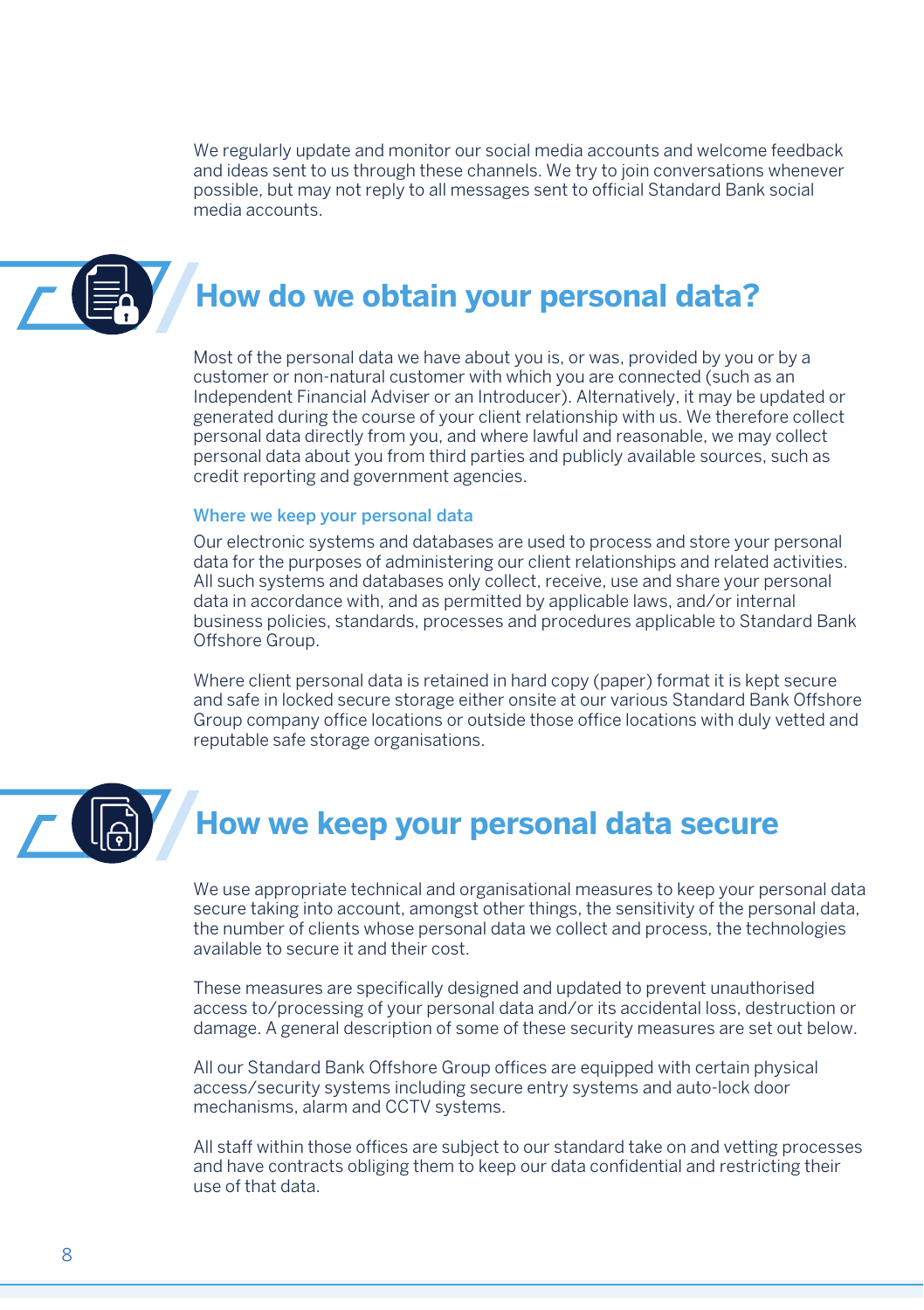All staff are further obliged to adhere to comprehensive written policies and procedures and undertake regular and ongoing training. This address, amongst other things, our clear desk policies, screen locking, use of own devices, disposal of confidential waste, encryption of data, and the use of passwords on the systems they use. Certain staff also have assigned roles and responsibilities to help ensure the security and integrity of our data – including our Data Protection Officer. We restrict access to our IT systems to those personnel that require it in the performance of their role(s) and where possible endeavour to anonymise the personal data held.

Our IT systems are inherently designed and regularly updated to try to ensure they remain as secure as possible. We use secure servers, firewalls, virus and ransom scanning software, and employ a team of IT professionals to support these systems.

We have a framework in place for undertaking data protection impact assessments whenever a proposed new project or initiative involving our use of personal data is likely to result in a high risk to the individuals whose personal data is affected and in order to identify, manage and address any privacy risks posed.



### **Who we disclose your personal data to and why?**

We maintain comprehensive and detailed registers of all the 3rd parties with whom we share personal data that we are responsible for.

These registers include information on 3rd party service providers that we instruct and who process personal data on our behalf (our data processors), and also 3rd parties we may otherwise share personal data with (such as service providers who are also data controllers and tax or regulatory or government authorities – our data transfers).

The registers also include information regarding the countries/territories in which each those organisations are based.

Where we share personal data it is primarily with other organisations in countries/ territories in which the Standard Bank Offshore Group companies are themselves based (Isle of Man, Jersey and Mauritius) and/or certain other countries/territories that are either part of the European Economic Area (EEA) or have been granted EU adequacy rulings from a data protection perspective (if different).

The only other organisations with which we may routinely share certain limited client personal data as required for the specific purposes for which it is required are:

- tax and/or regulatory and/or governmental and/or law enforcement/judicial authorities in your home country/territory or other countries/territories where we are legally obliged to do so;
- where you have used a financial adviser and/or other professional adviser/ services business to engage and/or liaise with us on your behalf the wider Standard Bank group of companies (see https://www.standardbank.com/. For our different Standard Bank offices and their locations), including South Africa, when necessary, proportionate and lawful to do so;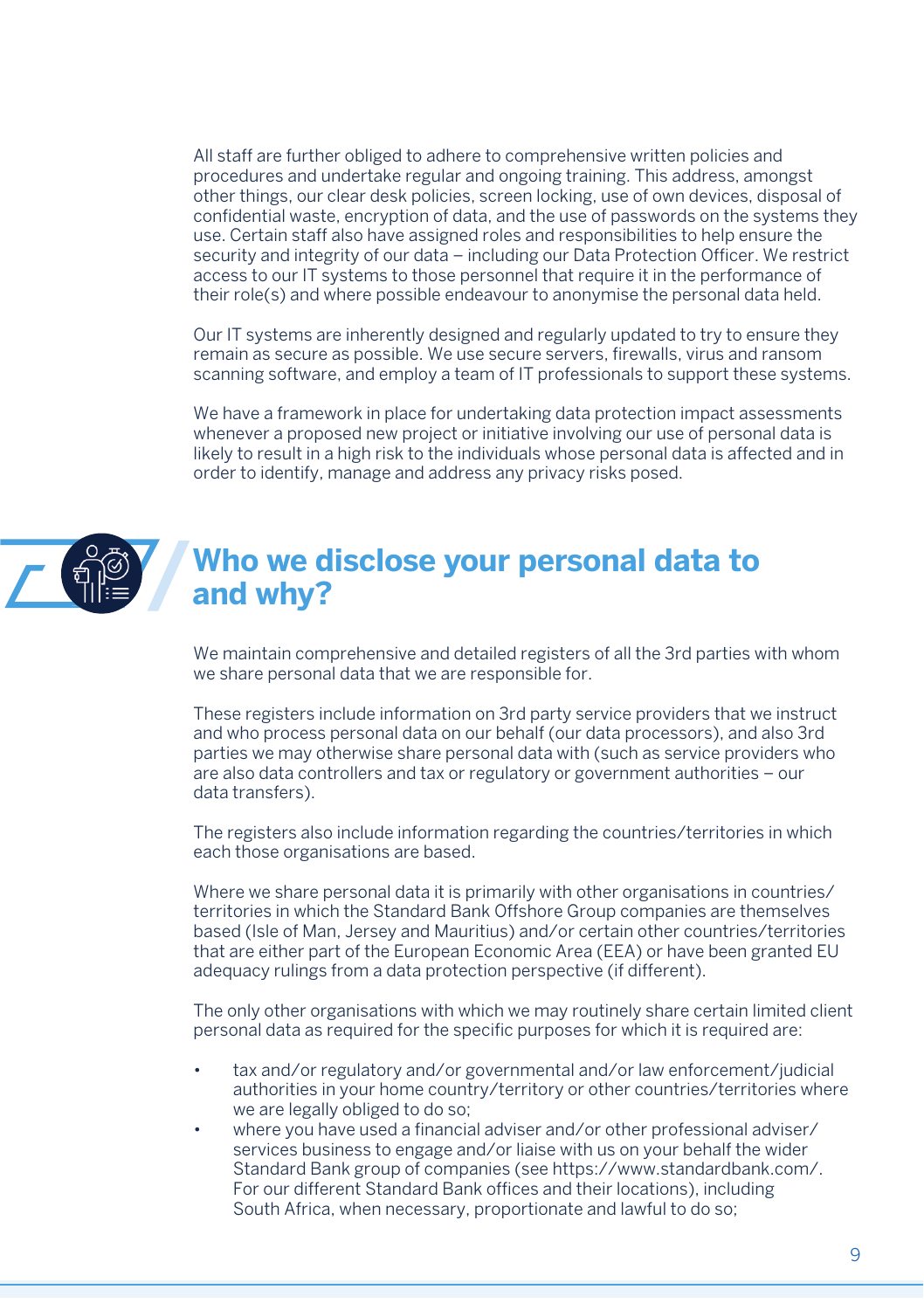- limited sharing to service providers in the USA for service management solutions in supporting some of our information technology requirements and with VISA in relation to various matters concerning the security of our debit card offering;
- other banking and/or financial services and/or investment services providers and institutions worldwide where we are required to provide personal data (sometimes of both the remitter and the payee as part of an instruction) for cheque or payment or transaction processing on your behalf;
- other employer organisations worldwide with whom you have indicated having past or present employment and where we may seek to verify any past or present employment you have confirmed details of to us;
- other business/professional services/product providers worldwide where this is required by you or considered necessary in our legitimate interests for the provision and delivery of our services/products to you or in order for us to establish, exercise or defend a legal claim (see the Categories of other business, professional services and product providers table below):

| Vendor category               | Definition                                                                                                                                                                                                                                                            |
|-------------------------------|-----------------------------------------------------------------------------------------------------------------------------------------------------------------------------------------------------------------------------------------------------------------------|
| <b>Managed Services</b>       | A service supplier that manages and assumes responsibility for<br>providing a defined set of services to the Standard Bank Offshore<br>Group, for example, Debit Card Services.                                                                                       |
| Co-managed                    | A partnership arrangement between a vendor and the Standard<br>Bank Offshore Group companies in which they work together using<br>each of their respective knowledge/specialist skills/systems to<br>achieve the end goal, for example, local Telecoms companies.     |
| Hardware/Software<br>Supplier | Companies/individuals that specialise in providing the Standard<br>Bank Offshore Group with appropriate software and hardware to<br>support the business needs, such as Microsoft.                                                                                    |
| <b>Professional Services</b>  | An organisation or professional that offers customised, knowledge-<br>based services to the Standard Bank Offshore Group companies.<br>They include lawyers, advertising professionals, accountants,<br>property surveyors, and financial advisers.                   |
| <b>Business Consultants</b>   | Used for various projects required to implement change initiatives for<br>the Standard Bank Offshore Group companies, for example, changes<br>to enhance client experience or to implement new processes to<br>ensure compliance with new legislation and regulation. |



## **Safeguards when we share personal data**

When we share personal data with a data processor then we ensure we have a lawful basis for doing so, have a formal vetting procedure that we follow to assess that data processor's ability to look after any personal data shared with them, ensure we have a written contract in place with them to apply appropriate safeguards to protect personal data to a standard and in a manner that provides us with sufficient guarantees as to the security of that personal data and undertake ongoing monitoring of that relationship.

When we share personal data with another third party but not to process that personal data on our behalf then we ensure we have a lawful basis for doing so, have a formal procedure that we follow to consider and approve the transfer beforehand,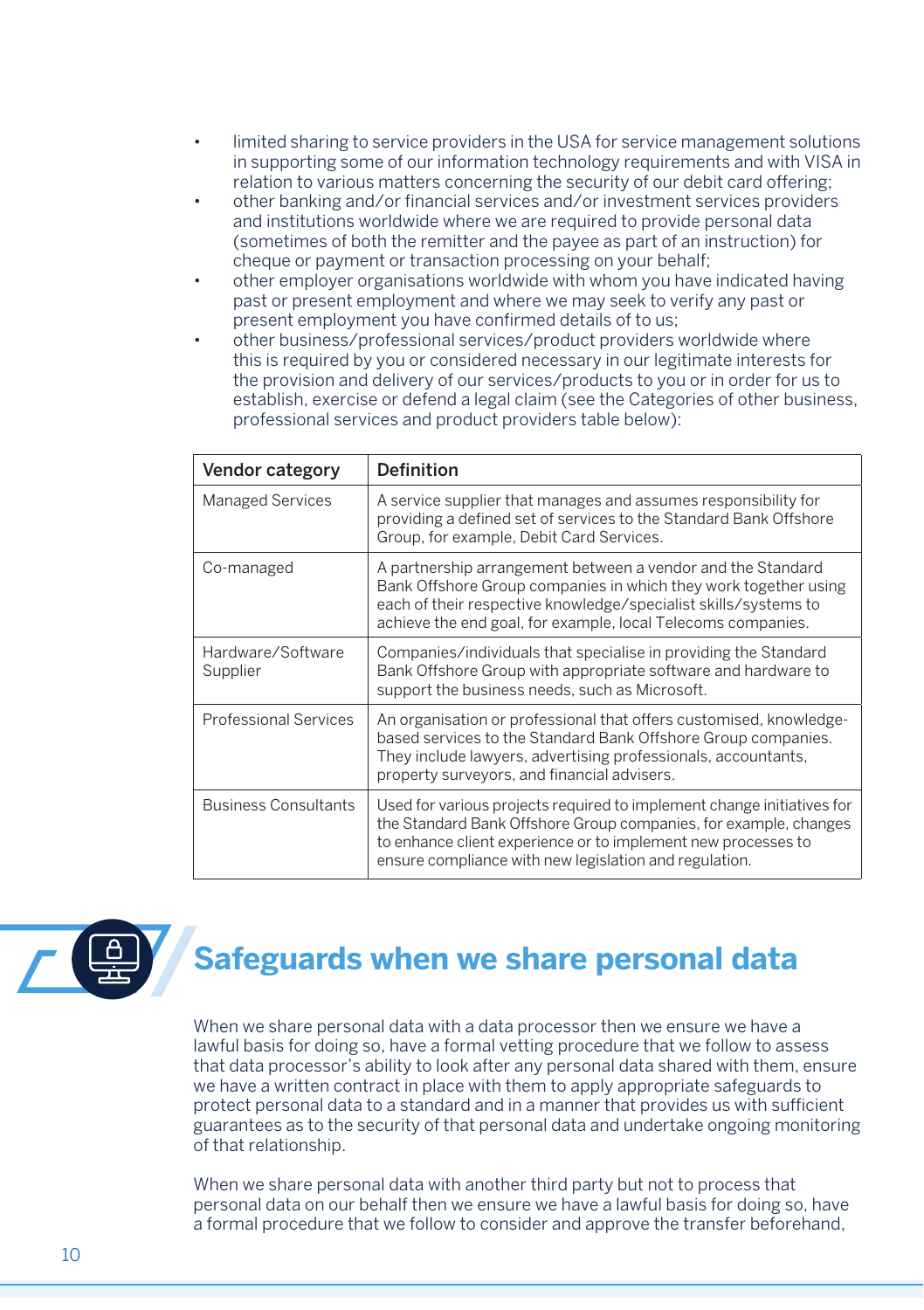and we follow best practice guidelines to govern the data privacy elements of the relationship whenever that is possible.

Where the personal data is to be shared with organisations outside of the EEA or those countries with adequacy rulings then we naturally consider such sharing of personal data as likely to result in a high risk to the privacy of the individuals whose data is being shared. In such circumstances, we follow our procedures as outlined above, which include an assessment to ensure we can lawfully share and that adequate measures are taken to protect the personal data being shared including the implementation of EU Standard Contract Clauses where appropriate.



# **Legal disclaimer**

We reserve the right to disclose your personal data to governmental bodies, exchanges and other regulatory or self-regulatory organisations should we be required to do so by law or should we believe that such action is necessary to:

- comply with the law or with any legal process;
- exercise, protect and defend our legal rights and property;
- prevent fraud, theft or abuse; and/or
- protect your personal safety or property and that of our staff or other customers or the general public (if you provide false or deceptive information about yourself or misrepresent yourself as being someone else, we may disclose such information to the appropriate regulatory bodies and commercial entities).

In addition, we may disclose data, if required to do so, to any regulatory authorities in connection with any investigation of fraud, intellectual property infringements, or other activity that is illegal or may expose us to legal liability.



# **How long we keep your personal data for**

We only hold personal data in a format which permits your identification for as long as is necessary for the purposes for which it was obtained.

Where legal requirements oblige us to retain records for a particular period of time then those periods are the minimum period for which we will retain the relevant record.

Comprehensive, local law compliant, record retention and disposal policies for all of the different types of records we hold exist for each of the three jurisdictions (Jersey, Isle of Man and Mauritius) in which the data controllers of the Standard Bank Offshore Group operate.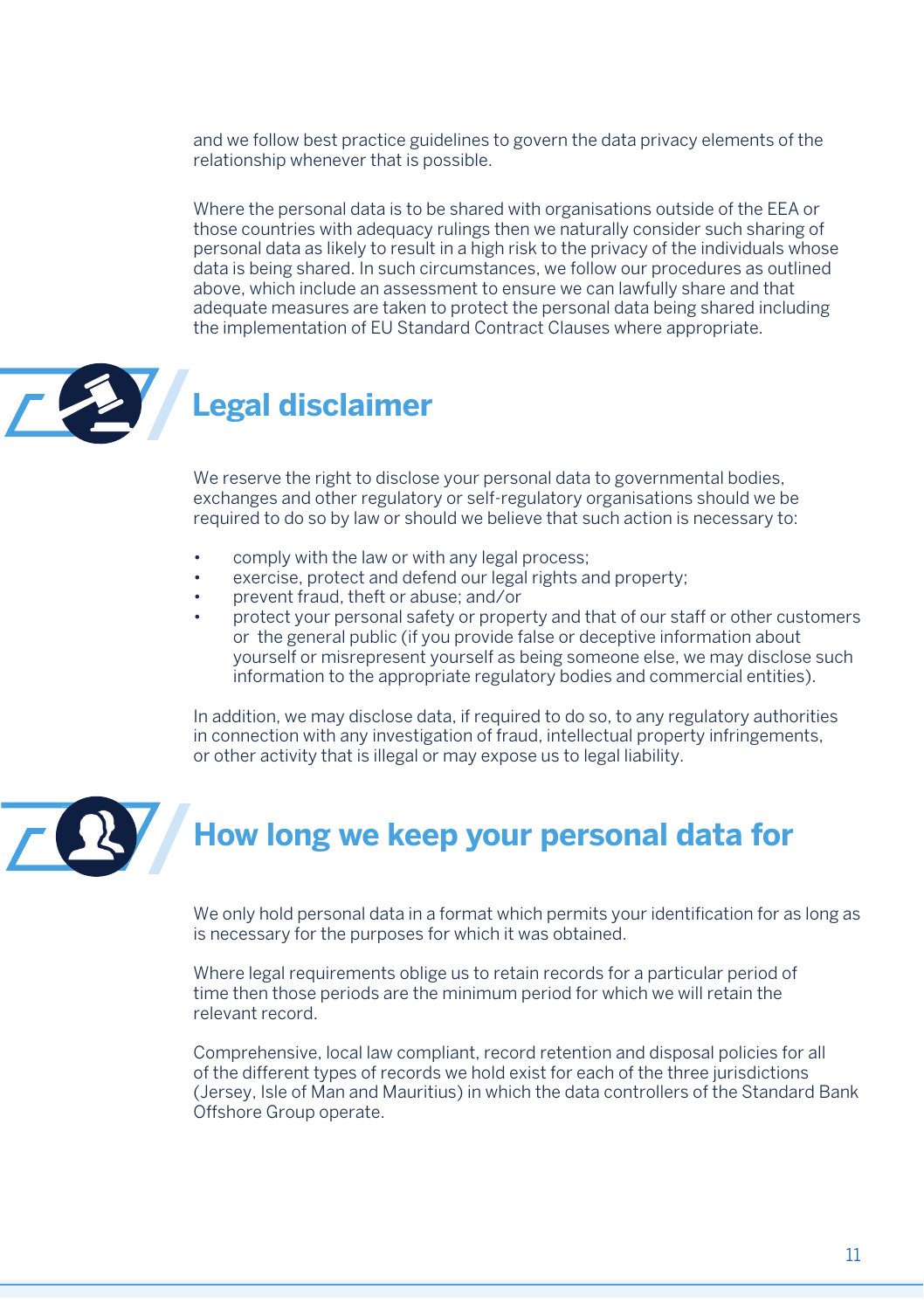

You have a number of rights in respect to your personal data:

- 1. You have a right of access to your personal data;<br>2. You have a right to take action to rectify inaccura
- 2. You have a right to take action to rectify inaccurate personal data;<br>3. You have a right to erase personal data;
- 3. You have a right to erase personal data;<br>4. You have a right to restrict the processin
- 4. You have a right to restrict the processing of your personal data;<br>5. You have a right to data portability:
- 5. You have a right to data portability;<br>6. You have a right to object to proces
- You have a right to object to processing of personal data (including direct marketing);<br>7. You have a right not to be sub
- You have a right not to be subject to a decision based solely on automated processing of your personal data, including profiling, which produces legal effects/significantly affects you;
- 8. You have a right to seek compensation for any material or non-material damage caused by a breach of our statutory obligations to look after your personal data;
- 9. You have a right to lodge a complaint with a data protection supervisory authority; and
- 10. You have a right to an effective judicial remedy against us.

General information on each of these rights, with any applicable conditions or prerequisites to their exercise, and how to exercise them can be found by looking at our "Your Data – Your Rights" booklet. This booklet is located on our website at www. international.standardbank.com/dataprotection or by requesting a copy by contacting your DPO at the details above. Further specific information can be obtained from our data protection supervisory authorities, the contact details for which are provided at the end of the "Your Data – Your Rights" booklet.

Circumstances where your personal data is subjected to any automated decision-making, including profiling, and information about the logic, the significance and envisaged consequences of that decision making for you.

We do not currently subject your personal data to any automated decision making. however, if this changes, we will amend this Privacy Statement accordingly.



Where you have not opted out of receiving our direct marketing communications then we will automatically profile your personal data for direct marketing purposes.

The logic of doing this is to use your personal data (for example, your age, sex, demographic, existing products and services) to provide you with information on other products or services that may be of relevant/interest to you given your specific personal circumstances.

The consequences of this form of profiling are that you will receive more useful and relevant marketing and offer information from us.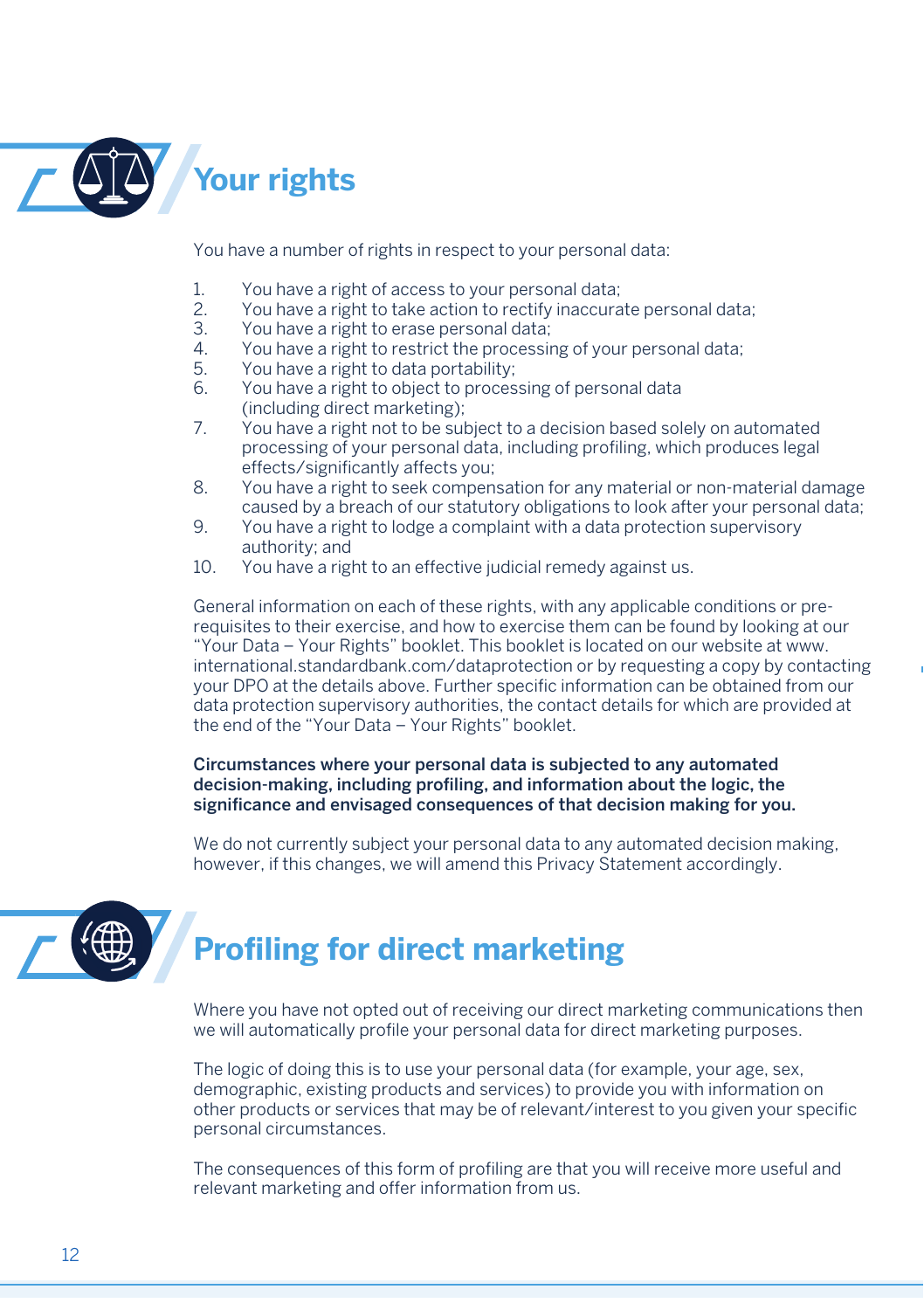#### Profiling for unusual and/or fraudulent activity

We automatically profile your account/transaction activity to try and spot unusual or fraudulent transactions in order to help prevent and detect crime and to help us "know our client" to better comply with applicable anti-money laundering legislation.

The logic of doing this is to use your personal data (for example the frequency, currency, amounts, places of your typical transactions) to spot anything out of the ordinary and hopefully prevent loss/damage from occurring to either you or us.

The consequences of this form of profiling are that you may from time to time be contacted about a particular transaction in order to confirm whether it is a legitimate transaction and that we may have to report any suspicious activities to the relevant law enforcement authorities.



#### **EU Representative Office**

Pursuant to Article 27 of the General Data Protection Regulation (GDPR), we have appointed European Data Protection Office (EDPO) as our GDPR Representative in the EU. You can contact EDPO regarding matters pertaining to GDPR, where you wish to exercise your rights:

- By using EDPO's online request form on https://edpo.com/gdpr-data-request/ or
- By writing to EDPO at Regus Block 1, Blanchardstown Corporate Park, Ballycoolin Road, Blanchardstown, Dublin D15 AKK1, Ireland



# **Right to change this privacy statement**

We may change this privacy statement. We will publish all changes on our websites. The latest version of our privacy statement will replace all earlier versions, unless otherwise stated.

#### Queries and complaints

If you have any queries or complaints about privacy, please contact your Standard Bank Offshore Group Data Protection Officer. Date published: March 2022

#### Standard Bank Offshore Group companies contact details

#### Standard Bank Isle of Man Limited

Standard Bank House One Circular Road Douglas Isle of Man IM1 1SB Telephone: +44 (0)1624 643643 Email: personalbanking@standardbank.com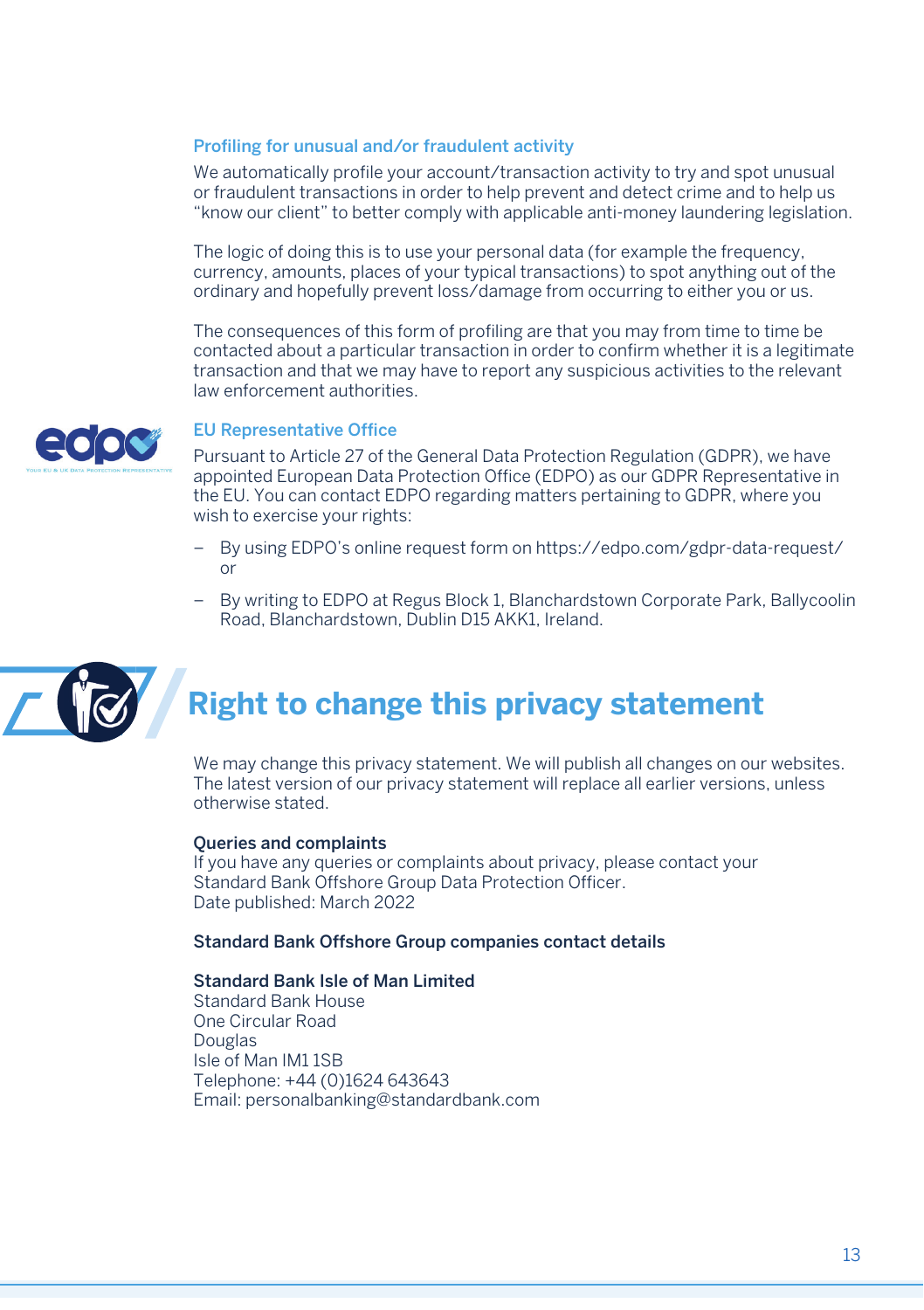

#### Standard Bank Jersey Limited

Standard Bank House 47–49 La Motte Street St. Helier Jersey JE2 4SZ Telephone: +44(0)1534 881188 Email: sbj@standardbank.com

#### Standard Bank Offshore Trust Company Jersey Limited

47–49 La Motte Street St. Helier Jersey JE2 4SZ Telephone: +44(0)1534 881188 Email: trust@standardbank.com

#### Standard Bank Trust Company Mauritius Limited

Level 9, Tower B, 1 Cyber City, Ebene, Mauritius, 72201 Telephone: +230 402 6000 Email: sbtm@standardbank.com